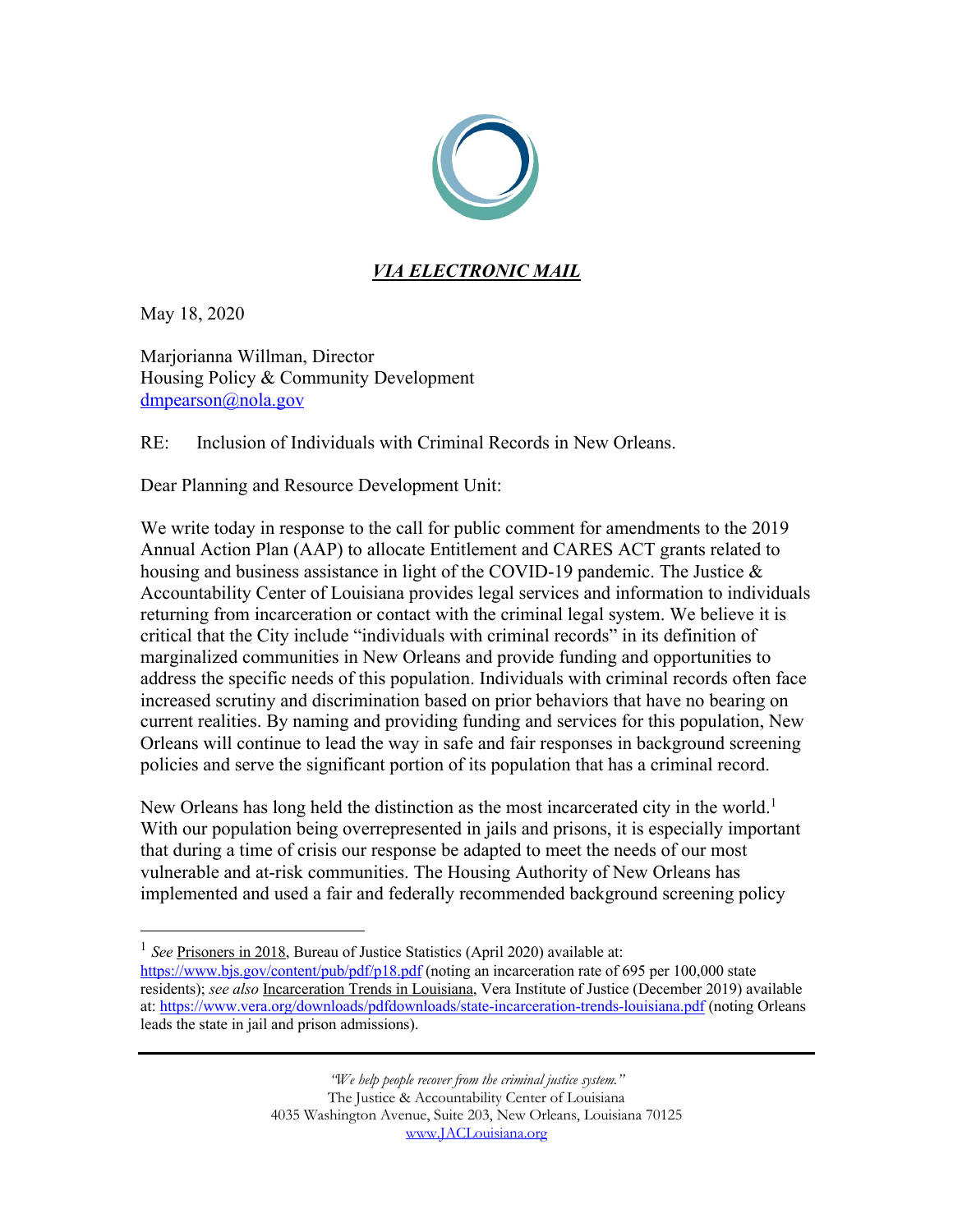that has improved outcomes in housing and family reunification since 2016,2 but these resources are finite and limited to those already holding vouchers or on leases. Individuals returning home from a period of incarceration will not have the same level of access to public or subsidized housing and will need support opportunities to pay rent in the short term while the economy recovers and they look for work to continue supporting themselves and their families. Many of these individuals are often closed out of housing opportunities with private landlords who use background checks as a cover for racially discriminatory practices. We ask that rapid rehousing assistance and stabilization or rental assistance programs allocate resources specifically for individuals with criminal records and implement fair screening and access procedures so that a criminal record will not be a barrier to housing that leads to homelessness.

We also believe that New Orleans should use this funding to appropriately support small businesses and rectify an egregious error by the Small Business Administration's rule making procedures during this pandemic. The initial allocations of the Payroll Protection Program barred individuals with criminal records from receiving federal support to ensure that their small businesses could remain solvent. With Office of Community Development support, however, these small business owners will have access to resources for short-term working capital to restart and maintain their businesses. We know that many individuals with criminal records are closed out of traditional employment opportunities by background check policies and instead start their own businesses to serve their communities and support their families. It is critical, at this time, that the City of New Orleans support these small businesses equitably and ensure that those who were left behind by federal programming can receive the financial grants they need locally to continue to thrive and return business and consumers to the New Orleans economy. Any business grants should be open to and fortify individuals with criminal records. These programs should name "individuals with a criminal record" as a specific disadvantaged business group in drastic need of City aid at this time.

We hope that you will consider our request that "individuals with criminal records" be included in all definitions of the marginalized populations the City will consider for Entitlement and CARES ACT funding. We strongly believe that dedicated resources for

<sup>&</sup>lt;sup>2</sup> Criminal Background Screening Procedures, HANO, adopted March 29, 2016, available at: www.hano.org/plans/HANOCriminalBackScreeningProcedures.pdf



*The Justice and Accountability Center of Louisiana 4035 Washington Avenue, Suite 203, New Orleans, Louisiana 70125 www.JACLouisiana.org*